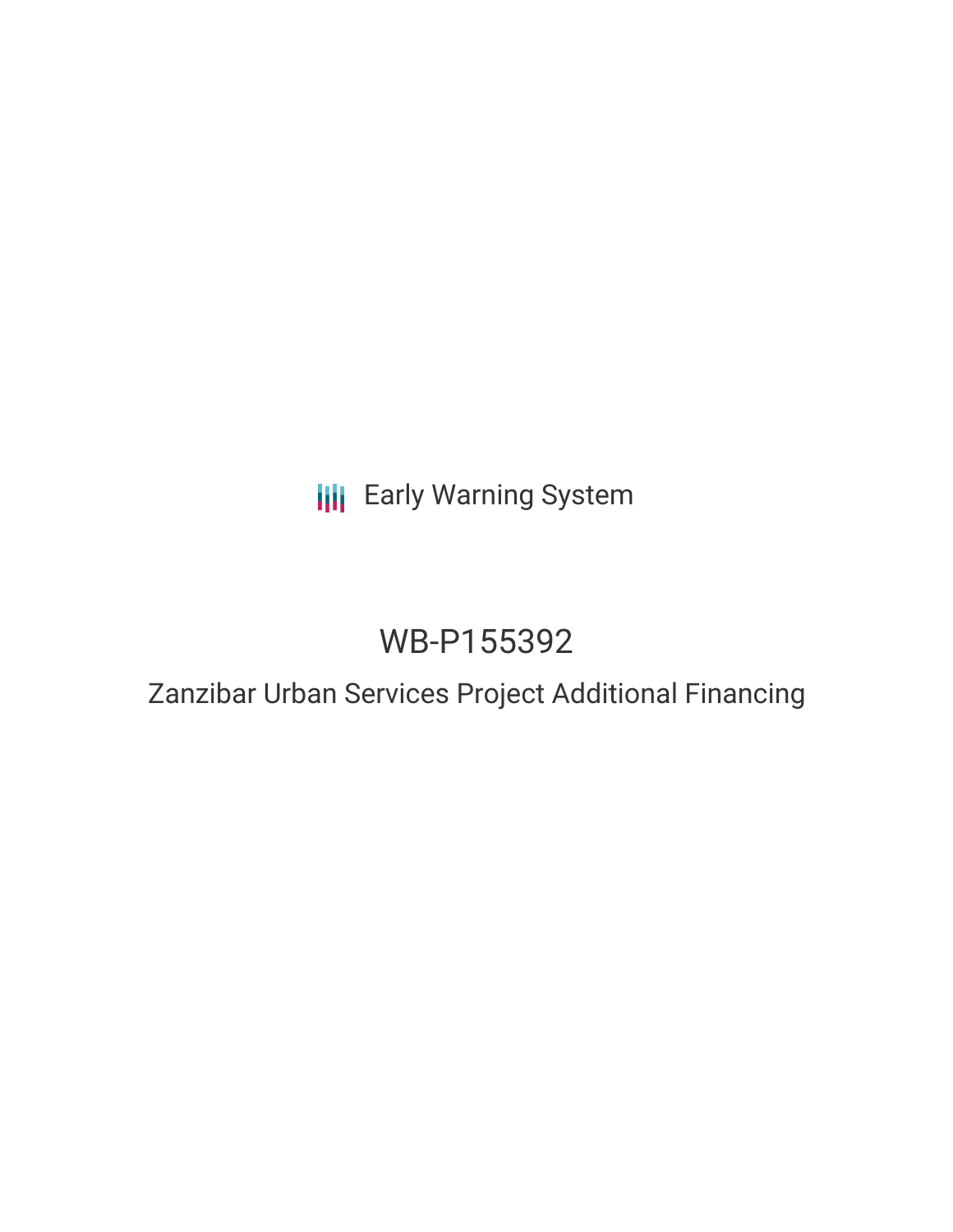

#### **Quick Facts**

| <b>Countries</b>               | Tanzania                             |
|--------------------------------|--------------------------------------|
| <b>Financial Institutions</b>  | World Bank (WB)                      |
| <b>Status</b>                  | Active                               |
| <b>Bank Risk Rating</b>        | U                                    |
| <b>Voting Date</b>             | 2016-06-13                           |
| <b>Borrower</b>                | GOVERNMENT OF TANZANIA               |
| <b>Sectors</b>                 | Education and Health, Infrastructure |
| <b>Investment Amount (USD)</b> | \$55.00 million                      |
| <b>Project Cost (USD)</b>      | \$55.00 million                      |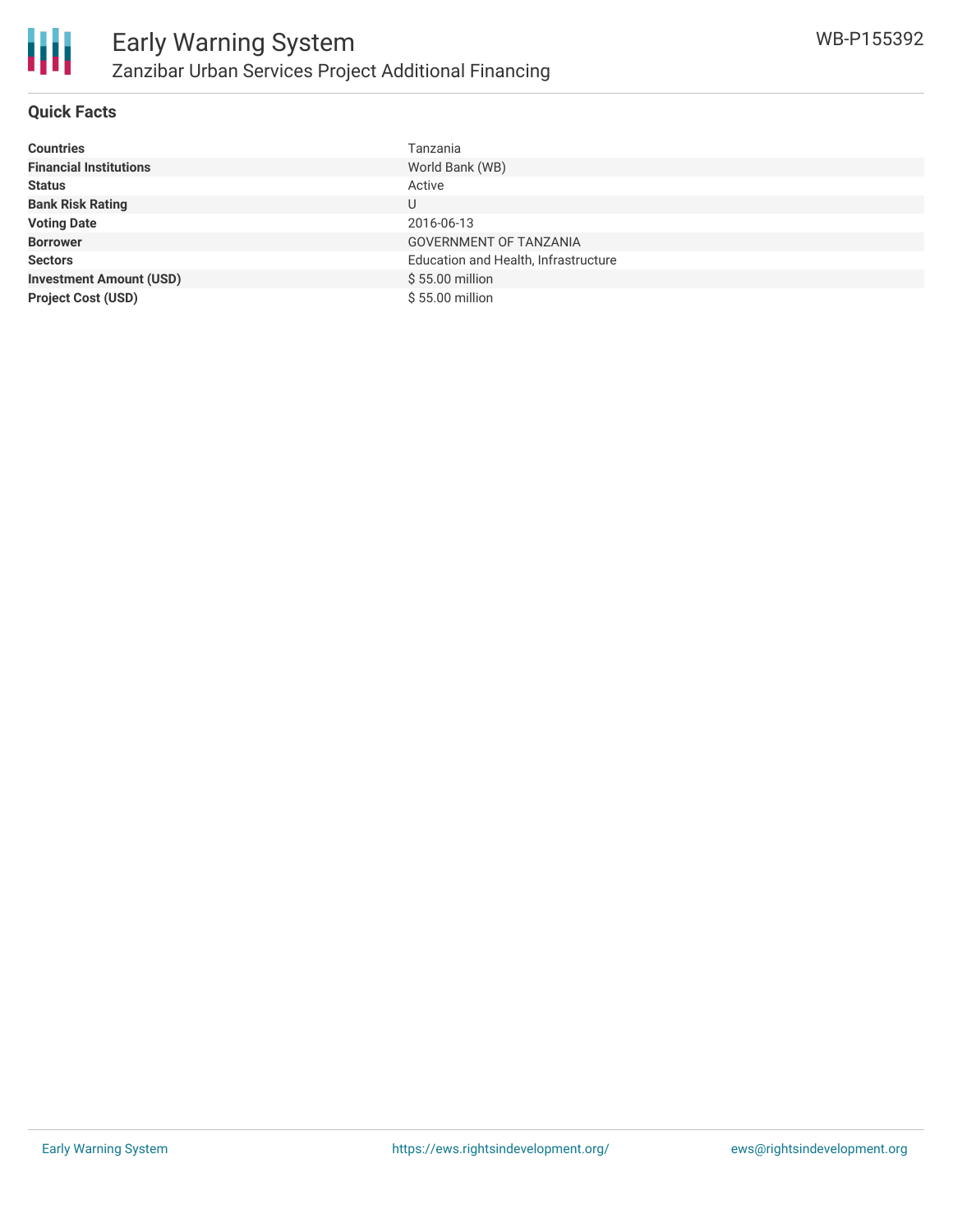

#### **Project Description**

The objective of the Additional Financing for the Zanzibar Urban Services Project for Tanzania was to improve access to urban services in Zanzibar and conserve the physical cultural heritage at one public location within stone town. The Additional Financing (AF) will scale up the impacts and capital investments of the project, as well as enhance and sustain the institutional strengthening activities, and provide the enabling infrastructure to support local economic development and livelihoods. It will include support for (i) durable solutions for urban sanitation, with the first sanitary land fill and sludge treatment facility, (ii) urban upgrading, cultural heritage preservation, and place making, (iii) new systems to improve sustainability of municipal finance for service delivery, (iv) scaling-up small-scale investments in Pemba island, and (v) corresponding institutional strengthening.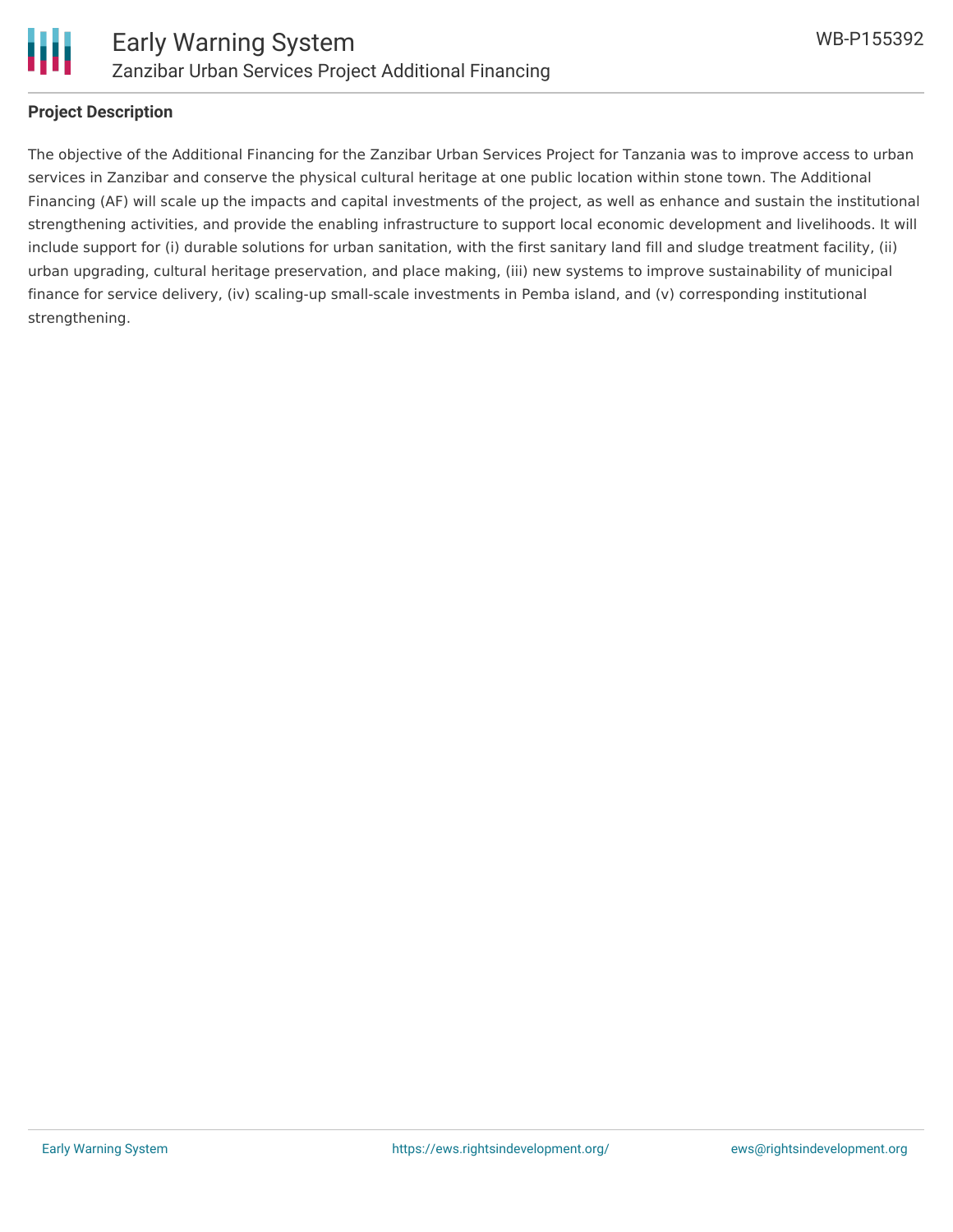

#### **Investment Description**

World Bank (WB)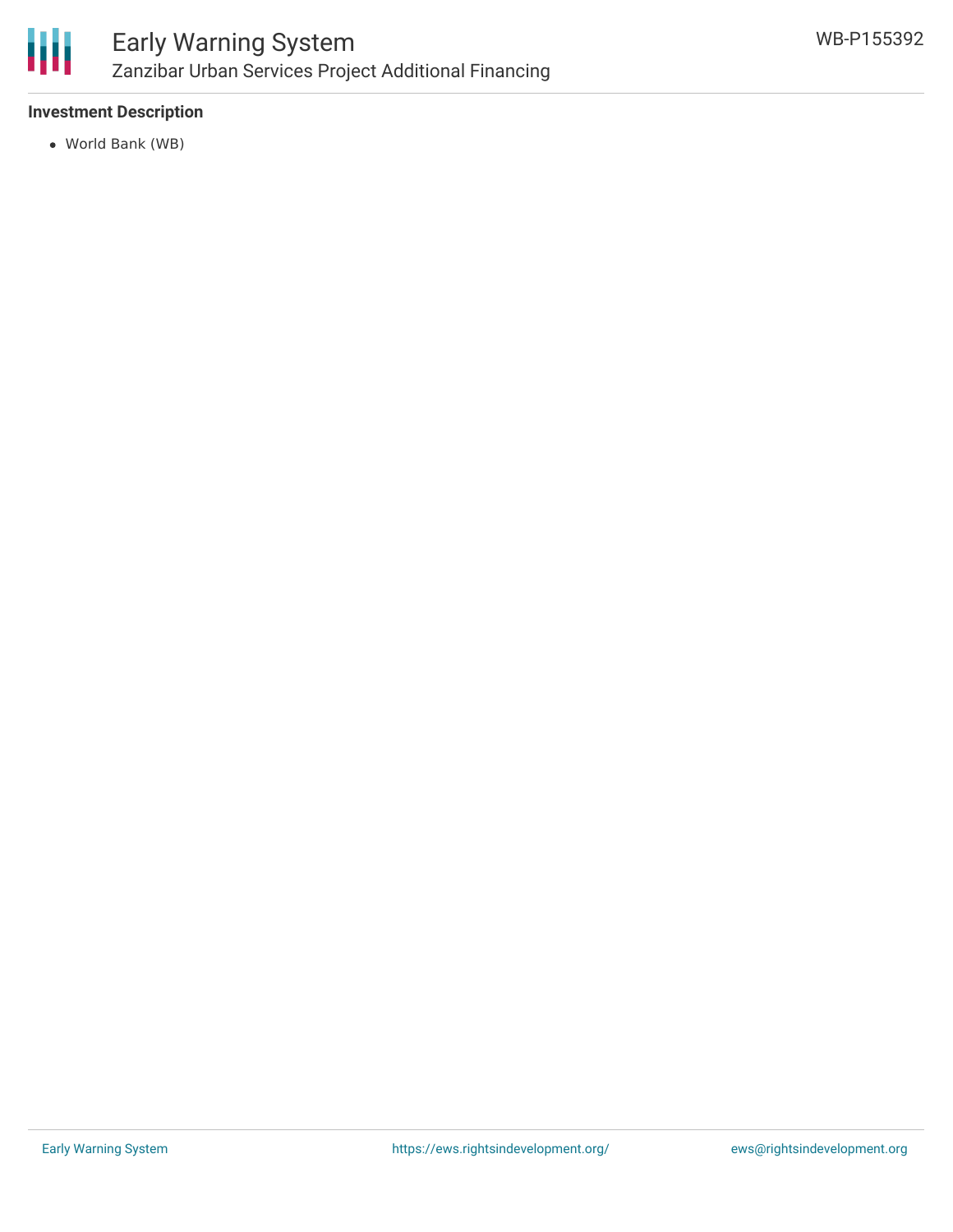

#### **Contact Information**

Name: PO-FEDP Contact: Khamis Mussa Omar Title: Principal Secretary of Finance and Planning Email: k.omar@mofeaznz.org

#### ACCOUNTABILITY MECHANISM OF WORLD BANK

The World Bank Inspection Panel is the independent complaint mechanism and fact-finding body for people who believe they are likely to be, or have been, adversely affected by a World Bank-financed project. If you submit a complaint to the Inspection Panel, they may investigate to assess whether the World Bank is following its own policies and procedures for preventing harm to people or the environment. You can contact the Inspection Panel or submit a complaint by emailing ipanel@worldbank.org. You can learn more about the Inspection Panel and how to file a complaint at: http://ewebapps.worldbank.org/apps/ip/Pages/Home.aspx.